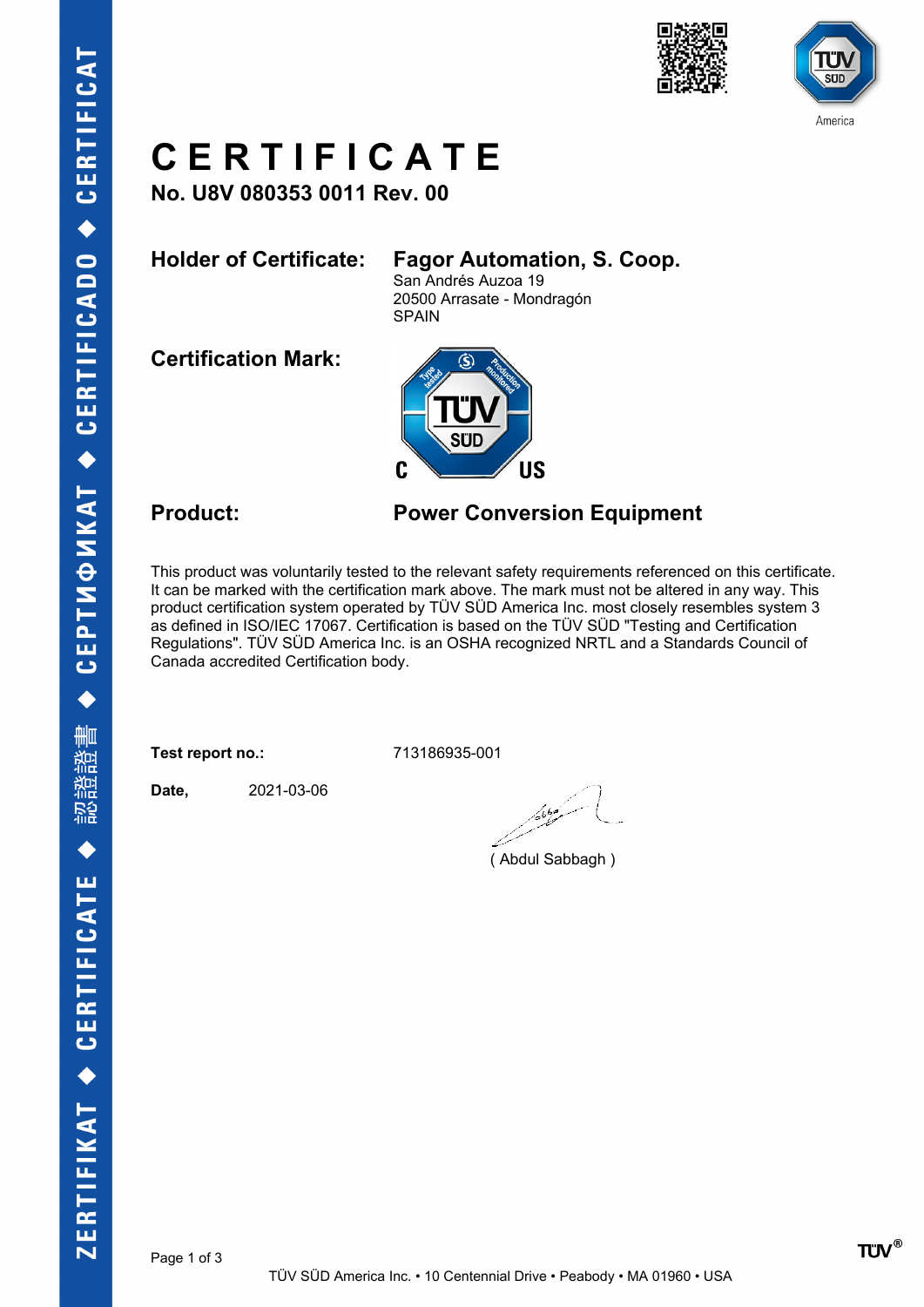

## **C E R T I F I C A T E**

**No. U8V 080353 0011 Rev. 00**

**Model(s):** QC-ab-f

a.- It is the type of the module, and can be PS, APS, APS3, CM and BPM

b.- It is the power/current of the module, and can be up to 100 or nothing

f.- It is a non-safety related parameter. Can be one character A…Z or none. It refers to changes in the power control, removing some parts as brake, PCB with coating or not, 200v supplied.

### **Tested according to:**

UL 61800-5-1:2012/R:2018-06 CSA C22.2 No. 274:2017

#### **Parameters:**

| QC-                          | <b>APSx</b>                                       | <b>PS025</b>    | PS023/045***                                      | <b>BPM</b>       | <b>CM</b>    |
|------------------------------|---------------------------------------------------|-----------------|---------------------------------------------------|------------------|--------------|
| Input at A19                 |                                                   |                 |                                                   | <b>Input A17</b> |              |
| Rated<br>voltage<br>(VDC)    | 3 AC 400 VAC (1-<br>$10\%$ ) /<br>480 VAC (1+10%) |                 | 3 AC 200 VAC (1-<br>$10\%$ ) /<br>480 VAC (1+10%) | 280-800 VDC      |              |
| Rated<br>current<br>(A, RMS) | 0,65                                              | 36              | 66                                                | 130              | 125**        |
| Rated power<br>(Kw/HP)       | 0,450/0,6                                         | 26 / 35         | 47/63                                             | $100 * / 134*$   | 90** / 121** |
| Rated<br>frequency<br>(Hz)   | 50-60 Hz                                          |                 |                                                   | DC               |              |
| Class of<br>equipment:       |                                                   |                 |                                                   |                  |              |
| <b>OUTPUT</b>                | A18                                               | A17             |                                                   | X56              |              |
| Rated<br>voltage:            | 24 VDC<br>$(1 + (-5%)$                            | 565-<br>800 VDC | 280-<br>800 VDC                                   | 280-<br>800 VDC  |              |
| Rated<br>frequency:          | DC                                                |                 |                                                   | DC               |              |
| Rated<br>current<br>(A, RMS) | 15 (24)<br>VDC)                                   | 44              | 79                                                | 3X43             |              |
| Rated power<br>(Kw/HP)       | 0,360/<br>0,48                                    | 25/33           | 45 / 60                                           | 100 * / 134*     |              |

Remarks:

\* At 774,4 Vdc max

\*\* Current given by the fuse only limitation in the module

**\*\*\* As the number indicate the rated power, when supplied to 200v instead of 400v, as the maximum current is the same, the rated power at lower voltage that it can supply is the middle. For that reason two numbers indicated.**